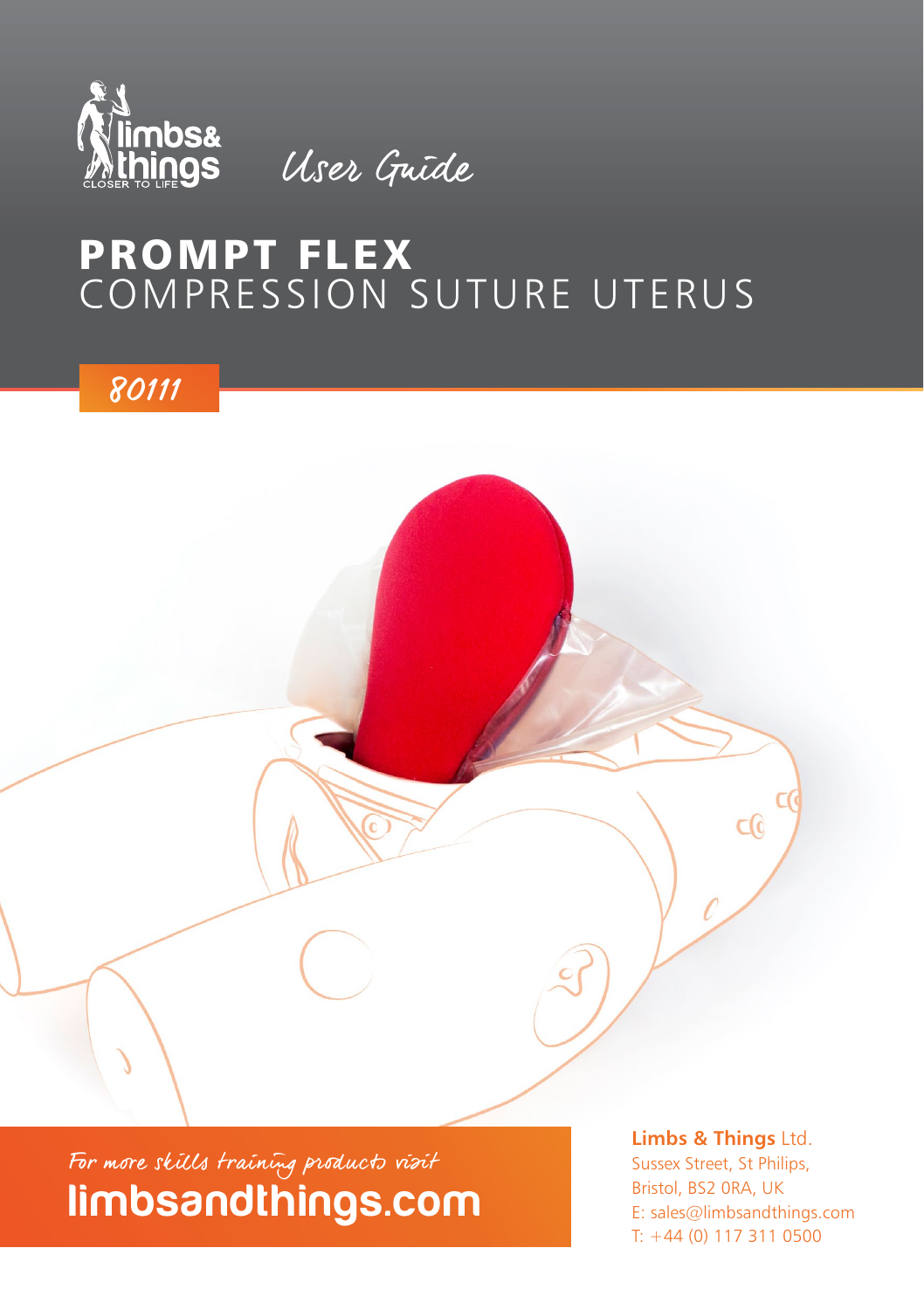## PROMPT FLEX COMPRESSION SUTURE UTERUS

#### 80111

An additional module for the **PROMPT Flex Standard** or Advanced birthing simulator for practicing all common types of Compression Suture (including B-Lynch, Hayman and Pereira) and ligating the uterine artery.

Designed to be used with our Pre-Incised C-Section Skin, it can also be used with our mock blood to simulate vaginal bleeding.

Can also be used with the PPH Module (80101) to simulate bleeding.



This product is not a toy, and should only be used as instructed in this User Guide.

When using sharp instruments such as scalpels and needles be sure to take care and dispose of correctly.

The Compression Suture Uterus can only be used with the Limbs & Things PROMPT Flex Simulators.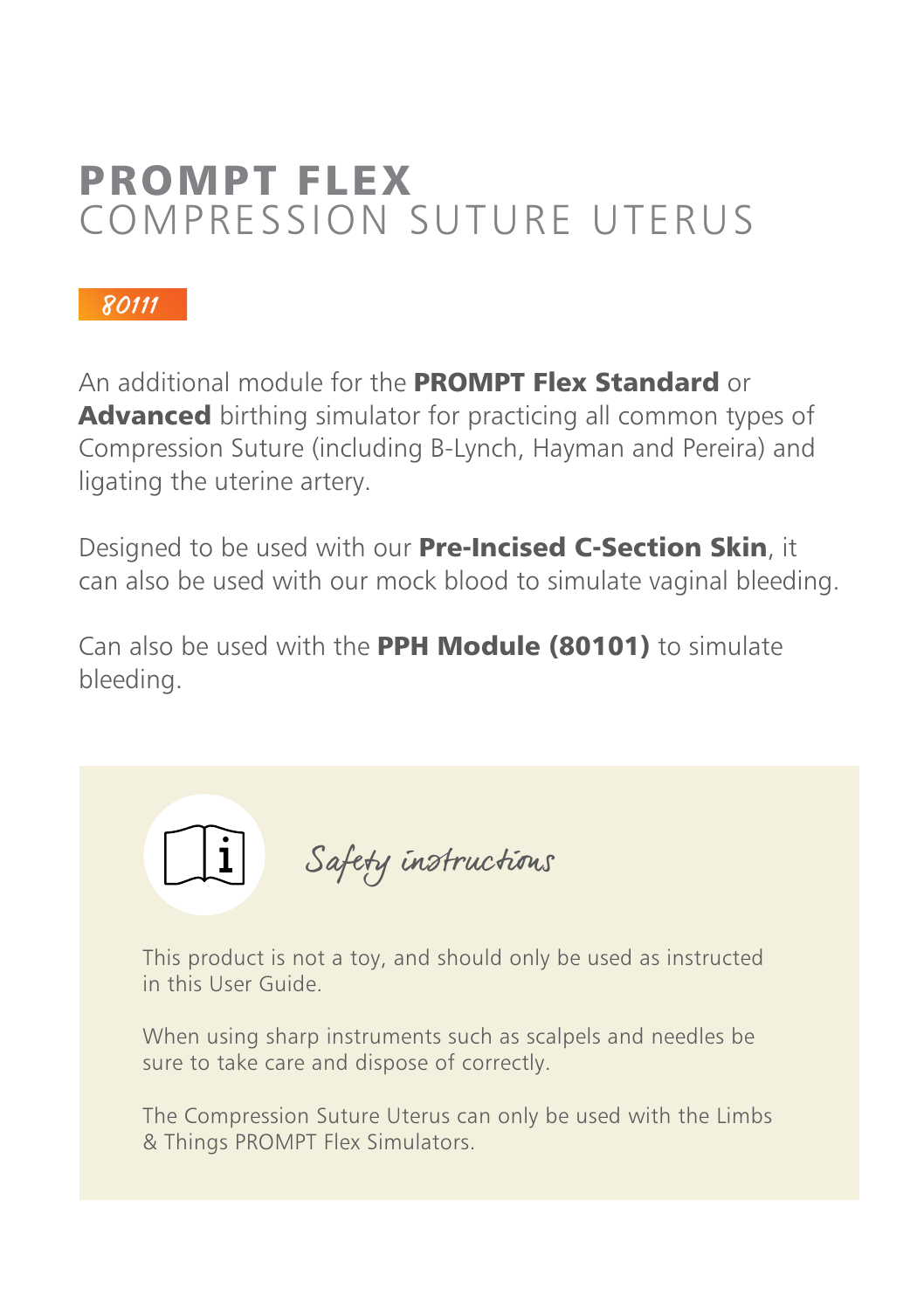### Skills

- All common types of Compression Suture procedures (including B-Lynch, Hayman and Pereira)
- Dissection of broad ligament
- Ligation of uterine arteries

Product Qualities

#### **ANATOMY**

– A representation of post-partum uterus including uterine arteries and broad ligament

#### **KEY FEATURES**

- Uterine arteries can be fluid filled
- Ligation of arteries is possible
- Multiple uses when conducting the compression suture

#### **VERSATILITY**

– Can be quickly and easily fitted into the PROMPT Flex birthing mother



**•** Compression Suture Uterus (x2)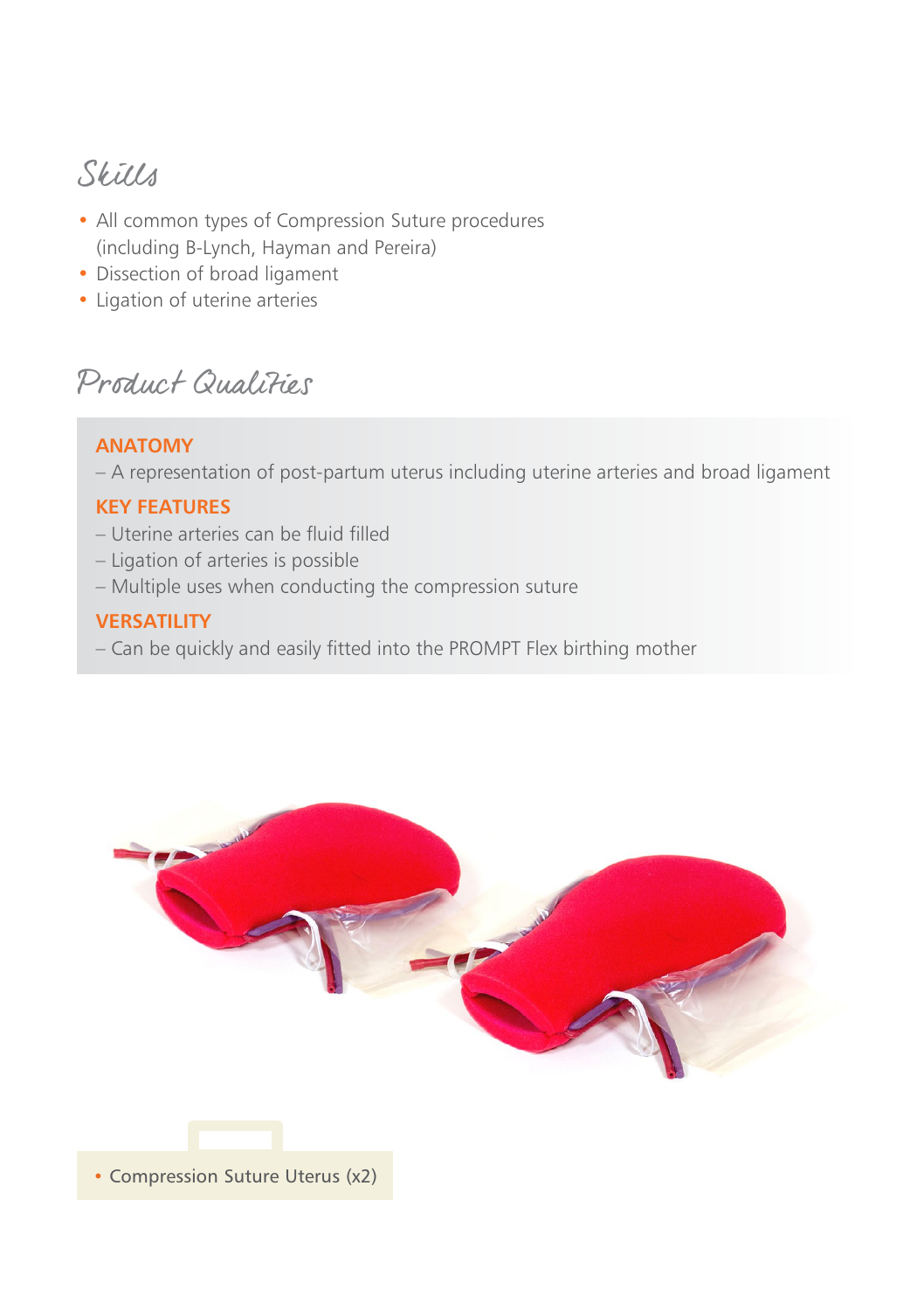# SETTING UP THE PRODUCT





Rotate the securing bar 90 degrees and remove the ring clamp from the PROMPT Flex

Lay in the cervix, if it is not already in place





Ensure the elastic hoops are sat behind the vessels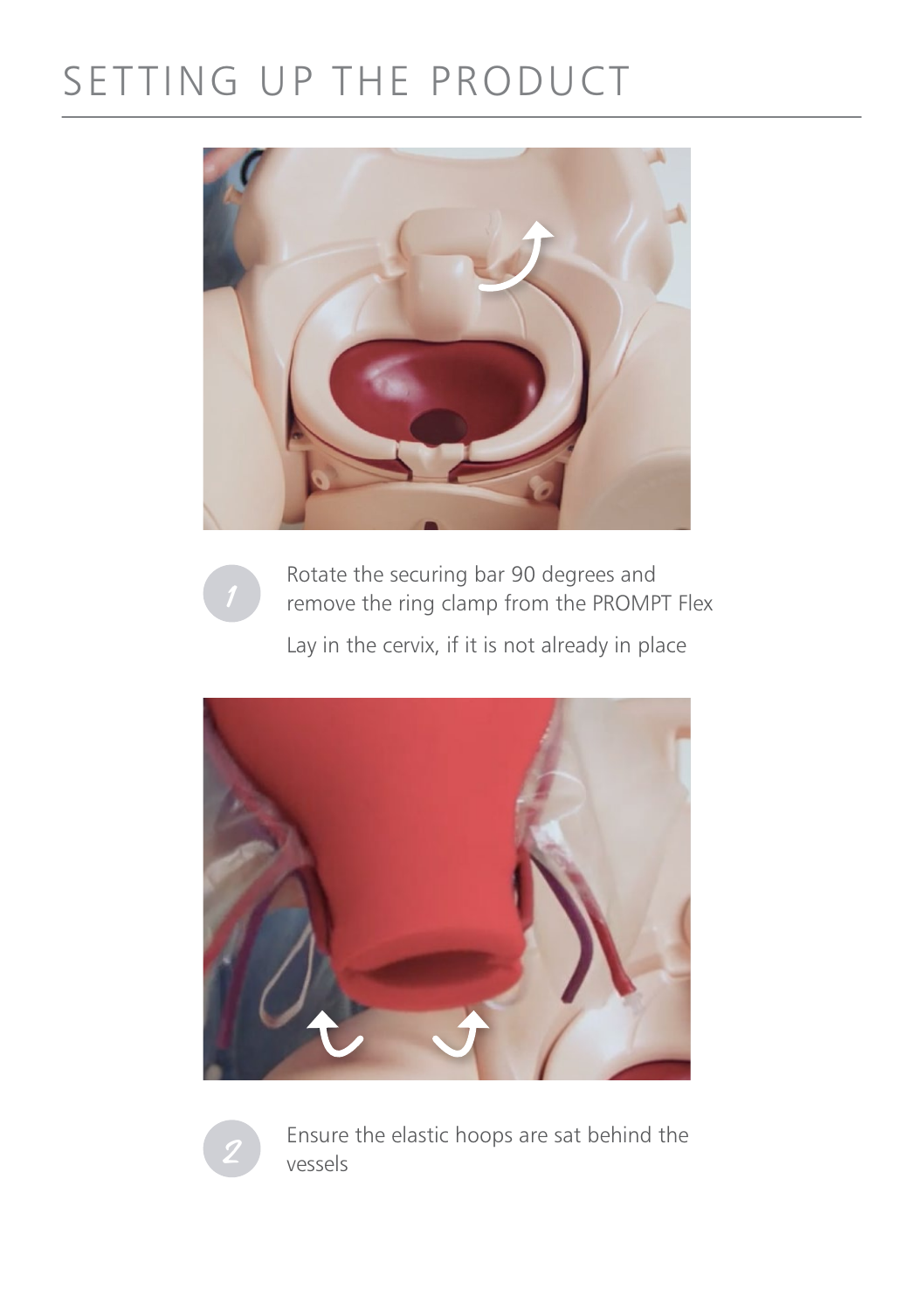

3

4

To attach the Uterus, feed the white hoops through the ring clamp



With the uterus attached, align the front of the ring clamp



Then turn the securing bar clockwise to lock in place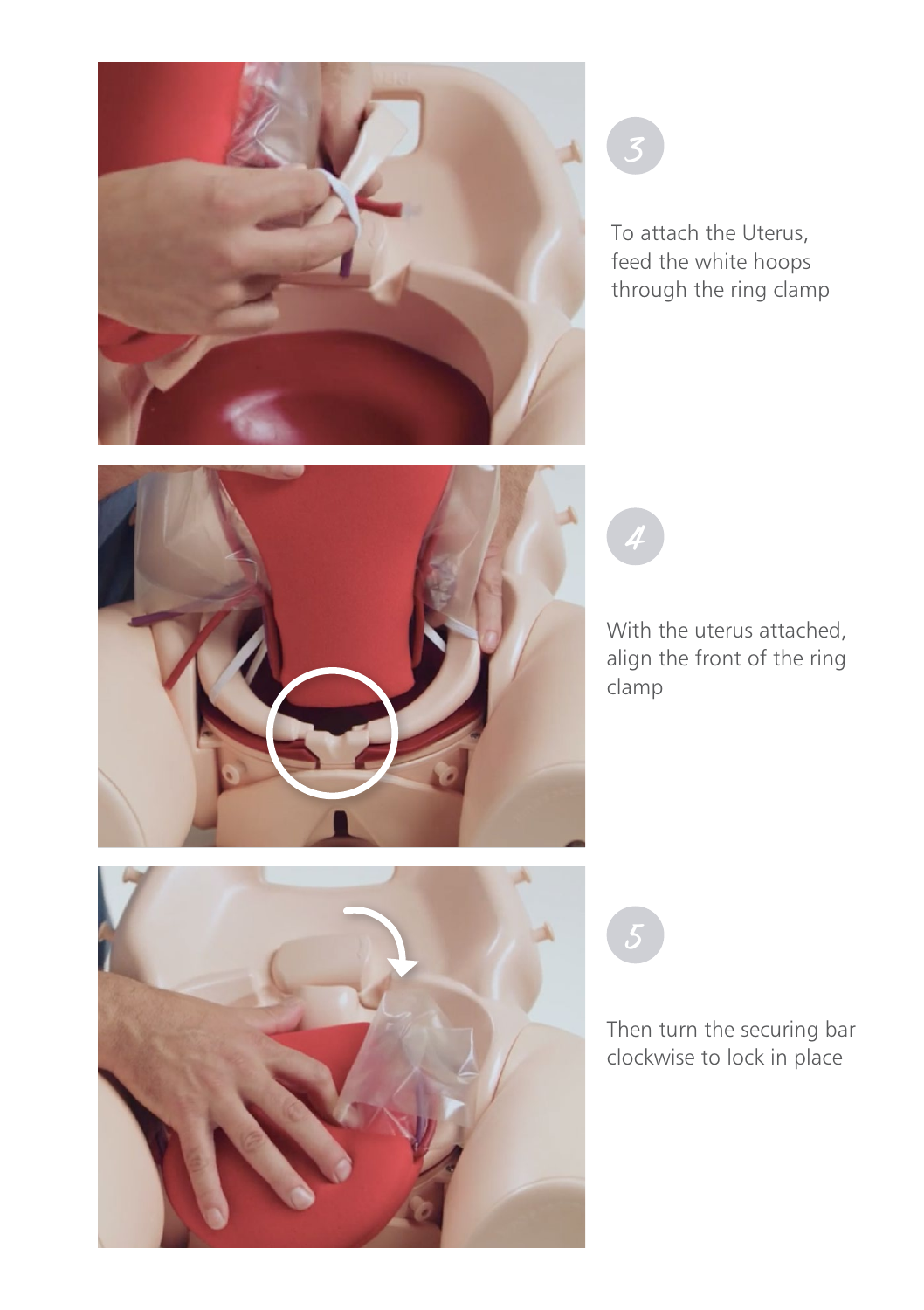

Squeeze the end of the uterus



Push into cervix opening for a snug fit



7

If you already have the PPH Module (80101), it can be attached to the Uterus module to simulate bleeding. This can be done by attaching the plastic connector on the Uterus to the plastic connector on the PPH Module.

*Refer to the 80101 user guide for detailed product use*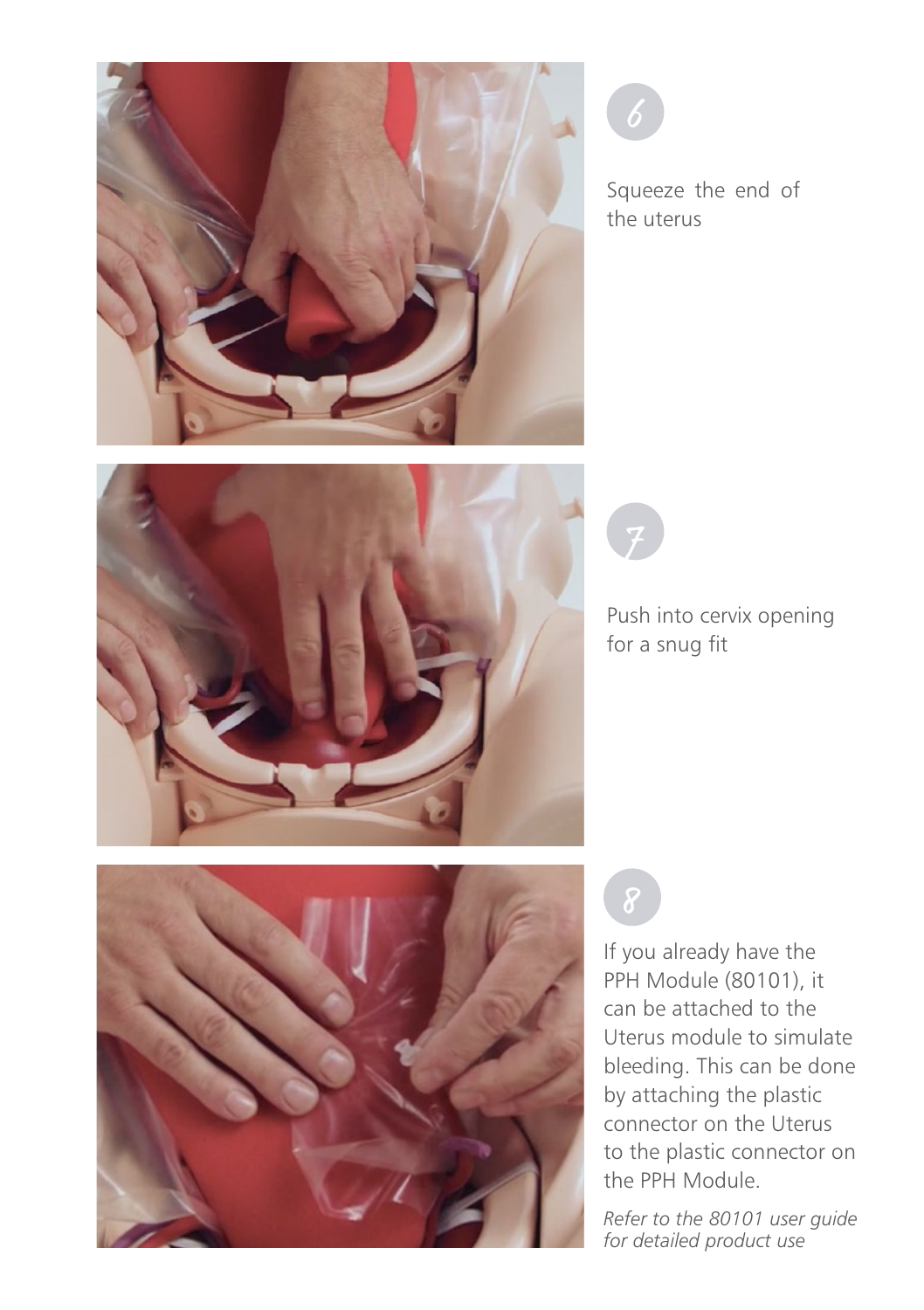

The Uterus is now in place





For heightened realism, lay the pre-incised delivery skin over the birthing mother



The product is now ready to use